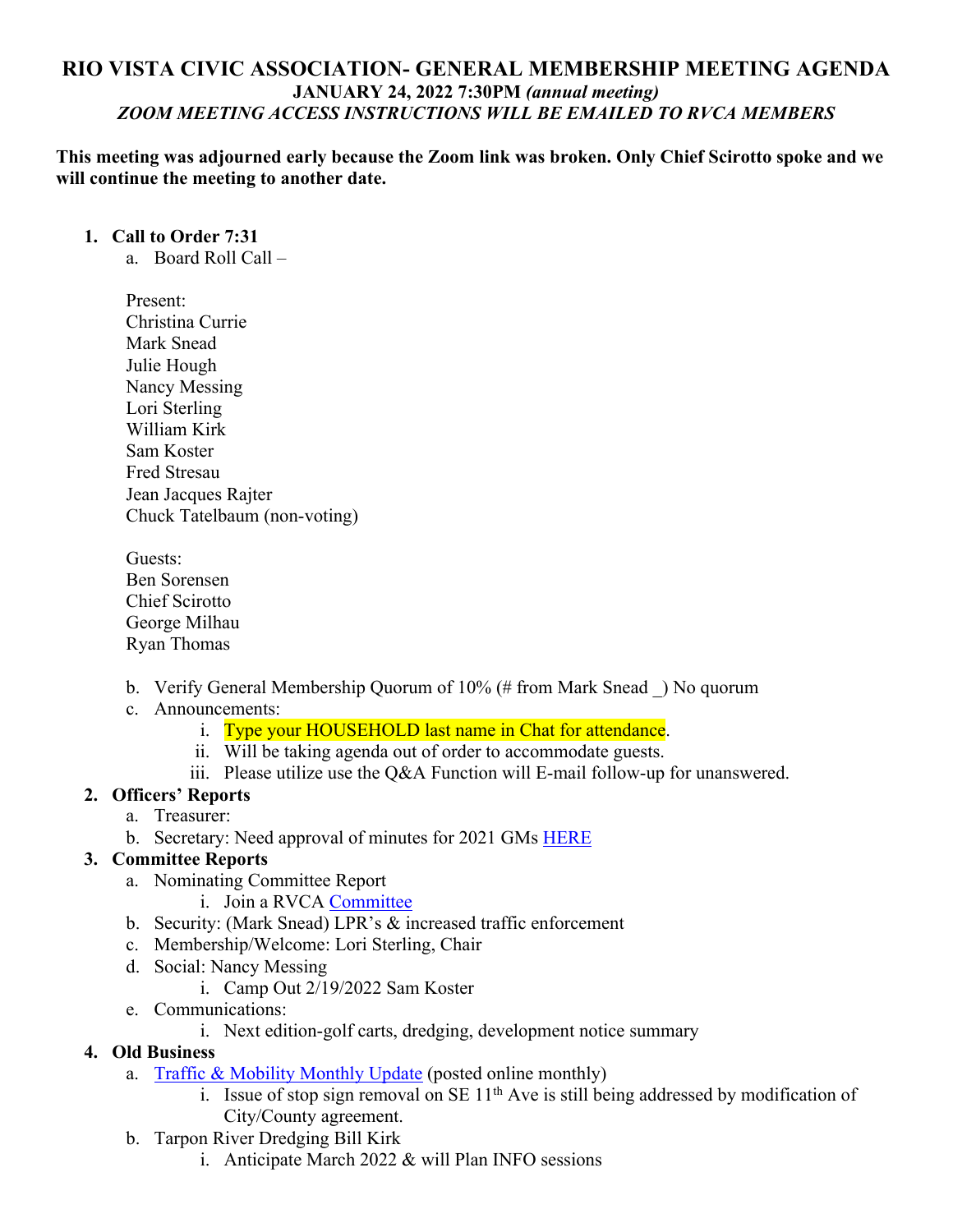# **RIO VISTA CIVIC ASSOCIATION- GENERAL MEMBERSHIP MEETING AGENDA**

- c. Participation Grant Program: Flooding, Energy Savings, Water Quality Testing
	- i. "Broward Climate Resilience Stewardship: Empowering Communities to Overcome Flood Risks and Energy Challeges" by Dr. Dan Meeroff, FAU
- d. Increasing safety during Kind Tides on Cordova

#### **5. New Business**

- a. FLPD Chief Larry Scirotto (Bio here)
	- i. Q's submitted on: approach to reducing gun violence, improved youth relations, dirt bikes, community policing
	- ii. Notes from meeting: Chief since 08/16/2021, three major goals: (1) changes in community policing (previously 10 people assigned to neighborhood action team) and trying to become more engaged with the entire police department. RV has two zone officers on afternoon, two at night, two at daylight and so do neighboring neighborhoods. Looking for problem-solving strategy for the entire community of neighborhoods. The objective is the officers are available and accessible to the community and not just inside their cars. Officer Bill Schultz is working to get new pods in order and assigned to the various neighborhoods and the new strategy should be complete in the near future and we will know who is the sergeant assigned to RV so we can isolate the issues in the neighborhood and the police will become accountable for the outcome of issues. (2) Also crime reduction strategy that is focusing on west and southwest sections of the City, not so much in RV. Gun violence is being addressed by Community Violence Prevention Unit. The unit has 12 officers in uniforms and a 6 person narcotics team attached to it. They are going to where the violence takes them, not just to a specific neighborhood or area. They are working to build relationships with the community and mentoring youth by being engaged with youth in the community and engage with youth and community not just in times of crisis. Personnel assigned to reduction of gun violence, last week was their first week working under new strategy. (3) Also developing the police force as individuals professionally.
	- iii. Question from Tatelbaum re license plate readers should we get more? Are they effective? Chief Scirotto is in process of extending the City program; four analysts from the City working with the County to expand license plate reader program. City should have approximately 50 LPRs by year end plus the LPRs in various neighborhoods such as RV. Chief told a story about a case that was solved within 72 hours because of an LPR and how important the technology is for police department.
	- iv. Question from Messing about the motor bikes and other vehicles that are driving aggressively on road. Scirotto said there has been more police action in the past few months than in the past few years to stop ATVs and motor bikes on the road. They are not legal on the road and the FLPD has made over 25 arrests and written countless citations and able to keep them off the beach side of the city and the PD is not turning a blind eye and is continuing to be engaged and get these vehicles off the road.
	- v. Kirk asked the Chief what are his expectations from the RV Board and how can we help – Chief asked for the association Presidents speak for the group to act as a liaison between our community and neighboring communities and the FLPD. Currie partners with two other neighborhoods to help create the policing strategy to share a goal to problem solve together. Chief asked that we focus on tasks that will benefit the larger community. Currie added that we are able to bring other neighborhoods together and network with other associations to be able to contribute more meaningfully.
	- vi. Stresau asked that we have a further conversation about disaster response and hurricanes and how we can as a neighborhood respond to disasters. Currie offered to connect Rajter who runs the disaster response with someone from the City who could offer meaningful assistance to the neighborhood.
- b. Commissioner Ben Sorensen- Updates